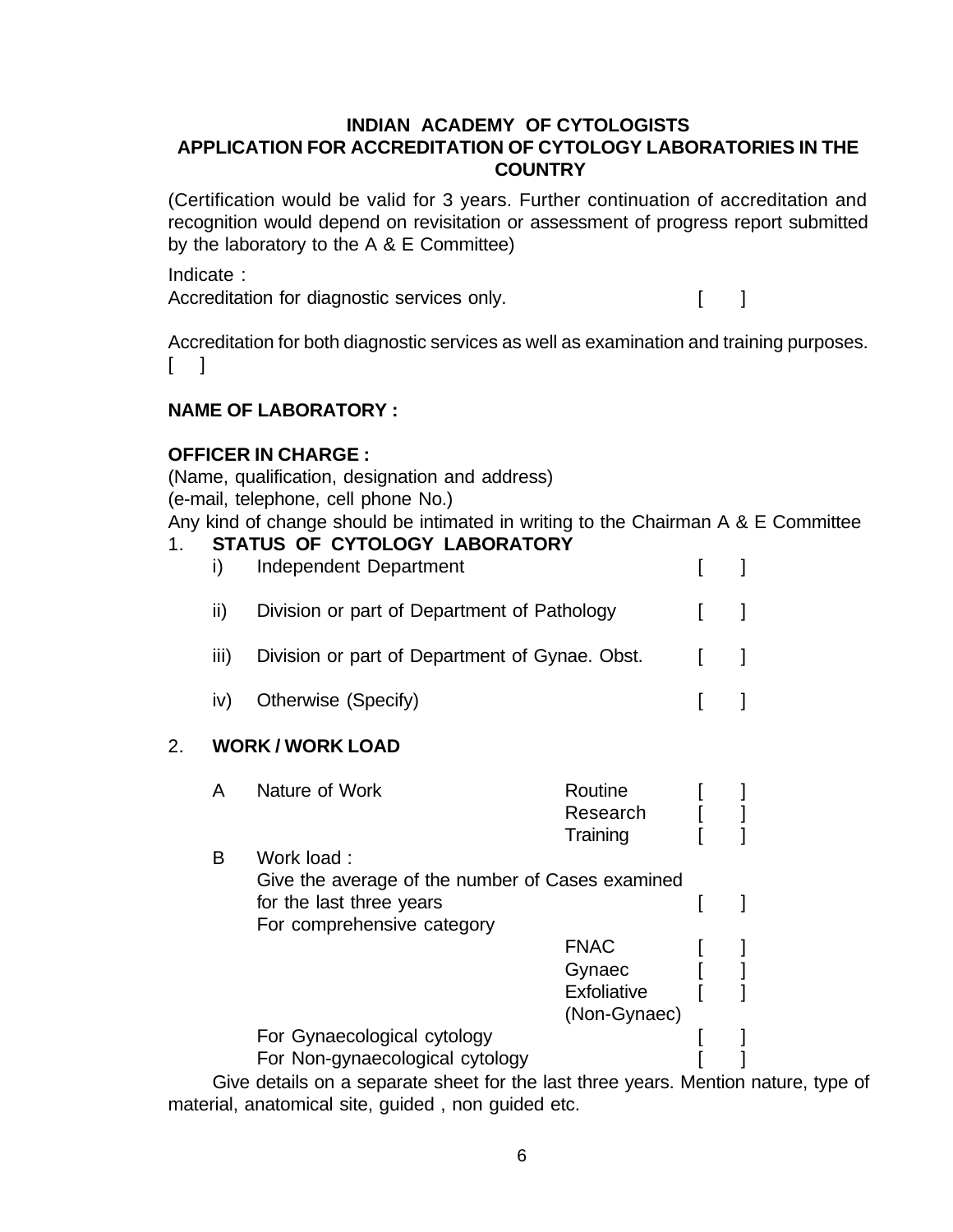#### III. **STAFF**

- A) Indicate the full time staff (their names, along with qualification and experience) employed in the division.
- I) Pathologist / Cytopathologist
- ii) Total technicians in the department No. of Technicians posted exclusively in Cytology Senior Lab. Technologist Junior Lab. Technologist

Lab. Assistant (Posted in Cytology) Lab. Attendant Any other

- B) Indicate the part time staff (their names, alongwith qualifications and experience) employed in the division.
- i) Pathologist / Cytopathologist
- ii) Laboratory Technicians posted for cytology
- With reference to items at 4, 5, 6 & 8 of the Accreditation Criteria, please indicate separately if it is possible to implement each of these fully, partially (give details) or not possible as follows :

## IV) **ADEQUACY :**

| Implement | Yes | <b>No</b> |
|-----------|-----|-----------|
|           |     |           |

Fully

**Partially** 

Not possible

# V) **RESCREENING OF SPECIMENS AND DIAGNOSTIC VERIFICATION :**

Yes No

(If yes - Give details of the methods)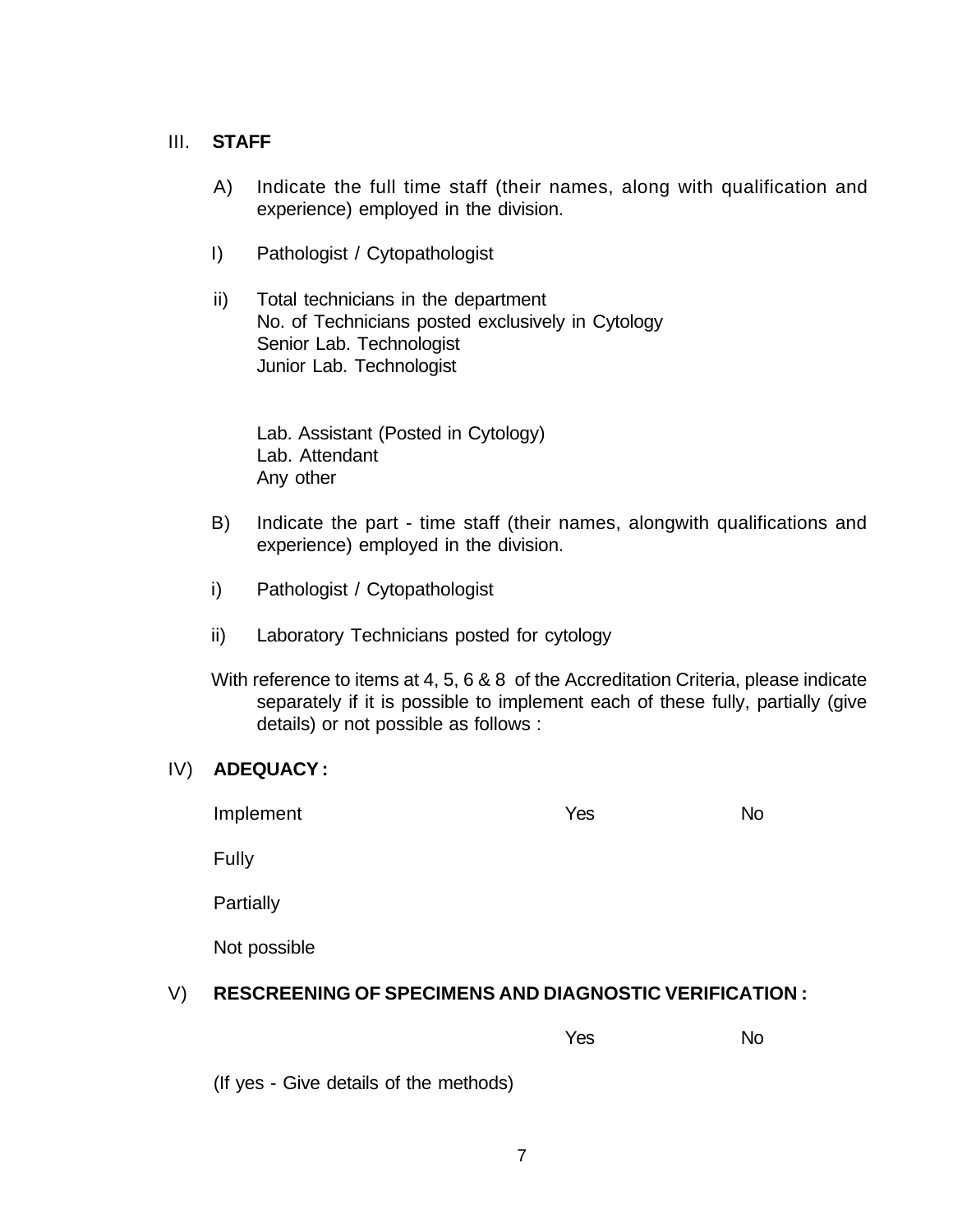## VI) **FOLLOW UP**

| Fully (Details)                      |  |
|--------------------------------------|--|
| Partially (Details)                  |  |
| Not possible                         |  |
| VII) SLIDE FILE Mention No. of years |  |
| Fully (Details)                      |  |

| Fully (Details)     |  |
|---------------------|--|
| Partially (Details) |  |
| Not possible        |  |

## VIII) **EDUCATION**

- a) Indicate the CME / Workshop / Seminars in cytology arranged by your laboratory in the last 3 years.
- b) Indicate the CME / Workshop / Seminars in cytology where staff of your laboratory took part as faculty in the last 3 years.
- c) Indicate the CME/Workshop / Seminars in cytology attended by staff of your laboratory in the last 3 years. (By doctors & technical staff)
- d) Indicate the papers presented by staff of your laboratory in the annual conference of Indian Academy of Cytology or any other national or international meeting in the last 3 years. (By doctors & technical staff)
- e) Indicate cytology journals subscribed to by your library.
- f) Enumerate cytology books available in your library.
- g) Indicate the cytopathologists / cytotechnicians trained in your laboratory in the last 3 years.

**Signature** 

Dated **Address** 

E-mail :

Tel.No./Cell No.

Note : Attach separate sheet wherever necessary.